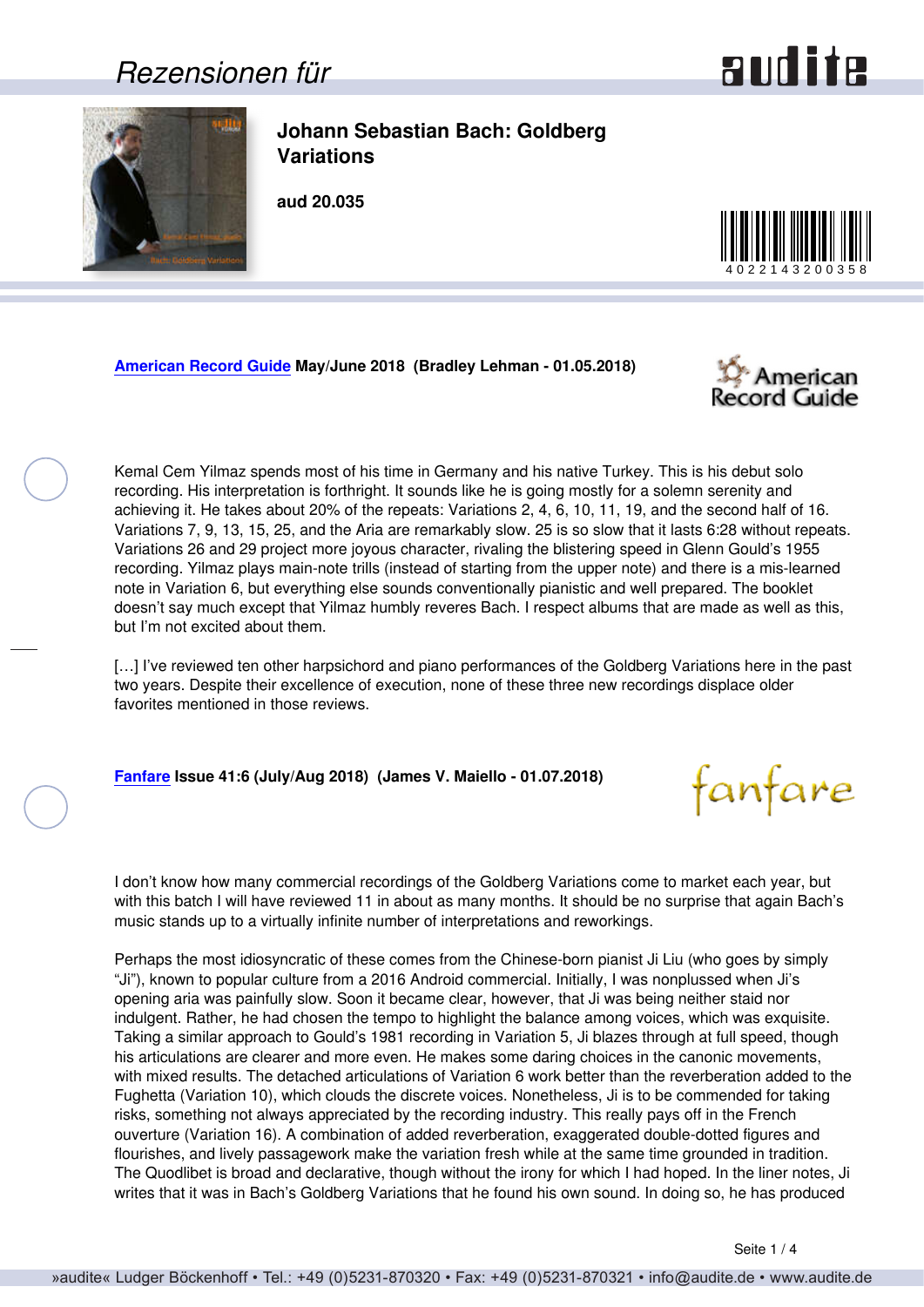## and ite

a recording that is refreshingly original and executed with conviction. Ji's Goldbergs will not be to everyone's taste and it is decidedly not a middle-of-the-road reference recording. For listeners looking for a more exploratory experience, this disc will not disappoint.

Kemal Cem Yilmaz offers a more traditional reading of Bach's variations, beginning with an opening aria that takes advantage of the piano's full range of sounds, including a carefully deployed sustain pedal. In general, the piano sounds too bright and resonant for my taste, and the outer voices often obscure the inner ones. This seems to be more a function of the recording itself rather than Yilmaz's technique, which the Fifth Variation proves to be formidable. Like the other imitative variations, the Fughetta would benefit from more clarity in the individual voices. Throughout, Yilmaz seems to favor moderate interpretations. In the ouverture, for example, he avoids the theatricality and pomp characteristic to the genre. Yilmaz seems most comfortable in the adagio (Variation 25). This is the high point of the entire disc, pensive and wistful. He treats the variation with a light touch, leaning into the chromaticism gently and without affectation. Yilmaz plays the Quodlibet straight, opting again for a middle-of-the-road approach to tempo and line. As a whole, the performance seems to lack a cohesive Gestalt, as if each movement exists discretely. Although this is a competent reading of the Goldbergs, it is also a relatively neutral one. For yet another recording of this piece to contribute to the field, it must contain new or individual interpretive insights or be performed and recorded impeccably. Despite Yilmaz's considerable talent, this disc falls short on both counts.

Bach's keyboard music lends itself well to arrangement and reworking, but Concerto Italiano seem to have upped the ante with this latest recording, a potpourri of variation forms arranged for Baroque orchestra. In the opening Passacaglia in D Minor originally for pedal harpsichord (in C Minor), Alessandrini's arrangement is an intelligent, idiomatic one and the players are in fine form. By mapping each voice directly to a string instrument without adding a continuo part, Alessandrini allows for a homogeneity that alludes to the harpsichord but with all the added flexibility of the strings. The Aria variata alla maniera italiana in G Minor is reconstituted for solo violin and continuo here, with Nicholas Robinson taking the solo part. He dispatches the theme and each of the 10 short variations with effortless panache, sailing through figurations one moment and delivering mournful lyricism the next. A canzona for organ appears next in a four-part string transcription. As in the Passacaglia, the strings provide shape, ebb, and flow in ways the organ simply cannot.

The lion's share of the disc, however, is reserved for the Goldberg Variations. Alessandrini himself opens with harpsichord alone with a sensitively ornamented reading of the aria theme, alternating with the strings. For the variations, he mixes and matches chamber configurations. Even the relatively pedestrian Variation 3, a canon for three voices, turns into something special here, with tastefully contoured violin lines over the cello and harpsichord. Concerto Italiano's typically vibrant playing is ideal for variations like the Fughetta, in which even the continuo seems to take flight. Alessandrini and the players commit wholeheartedly to exaggerated notes inégales and dramatic flourishes of French ouverture in Variation 16, and the result is wonderfully dramatic. The Quodlibet is unsentimental, fast but still a touch heavy, while the closing aria offers a sort of mirror image of the opening one, beginning with strings and moving on to solo harpsichord. These are masterful reworkings of Bach's original material, so idiomatic that it is easy to imagine Bach reusing his keyboard works in the exact same manner. That Alessandrini and Concerto Italiano are so fluent in these styles only makes the arrangements sound more natural. This is surely one of the best instrumental arrangements of the Goldberg Variations available, and the other treasures on the disc make it doubly desirable.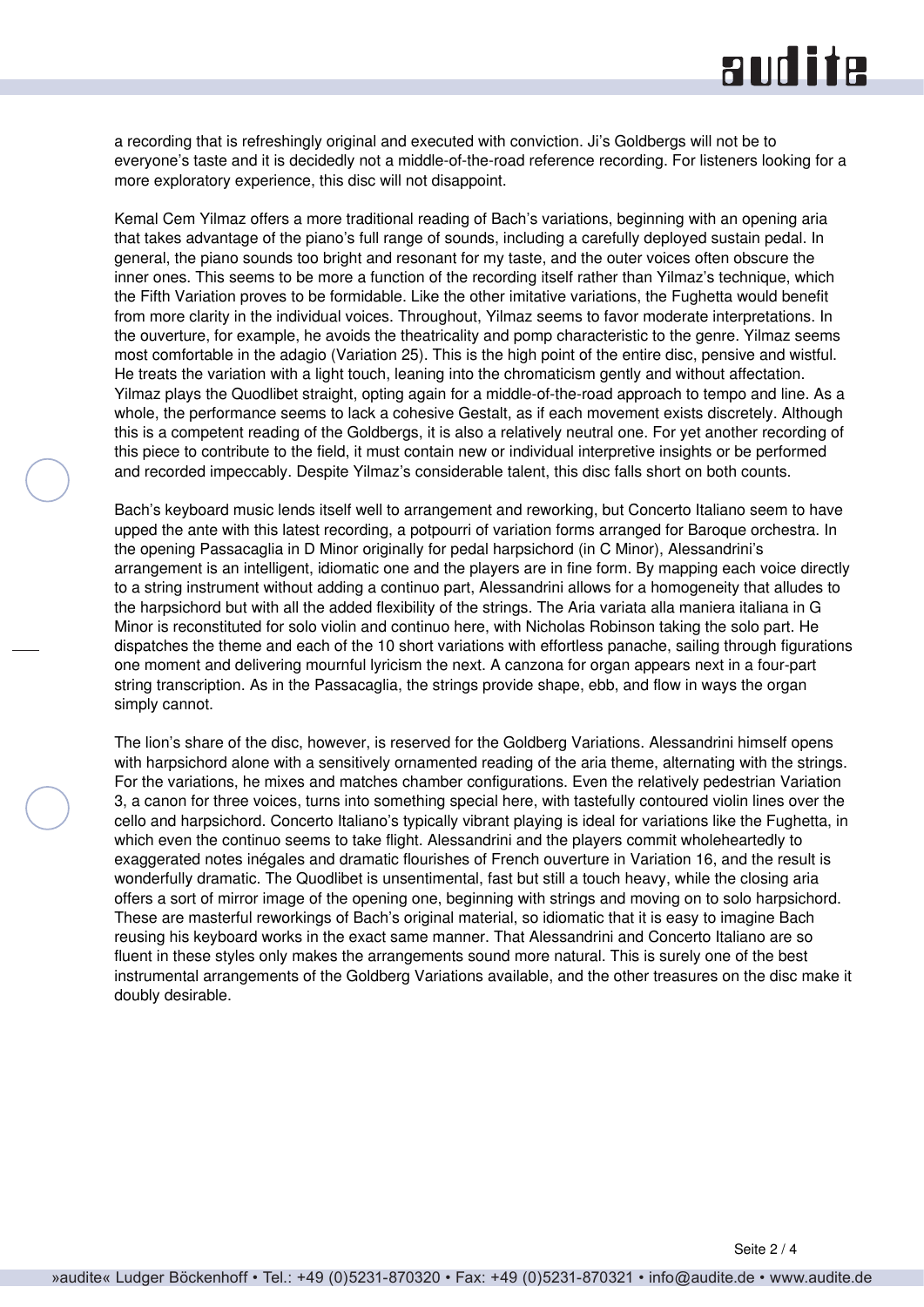<span id="page-2-0"></span>**[iTunes](http://www.apple.com/de/itunes/) 15.09.2017 ( - 15.09.2017)**

Positionierung Startseite siehe PDF!

**Piano News 2/2018 März/April (Marco Frei - 01.03.2018)**

Ein "Aha-Erlebnis" findet sich in den Gestaltungen von Yilmaz nicht wirklich. Dafür aber berührt die ehrliche, oftmals klangschön verlebendigte Sicht.

*Rezensionstext wird aus urheberrechtlichen Gründen nicht vollständig angezeigt.*



audite



Tane